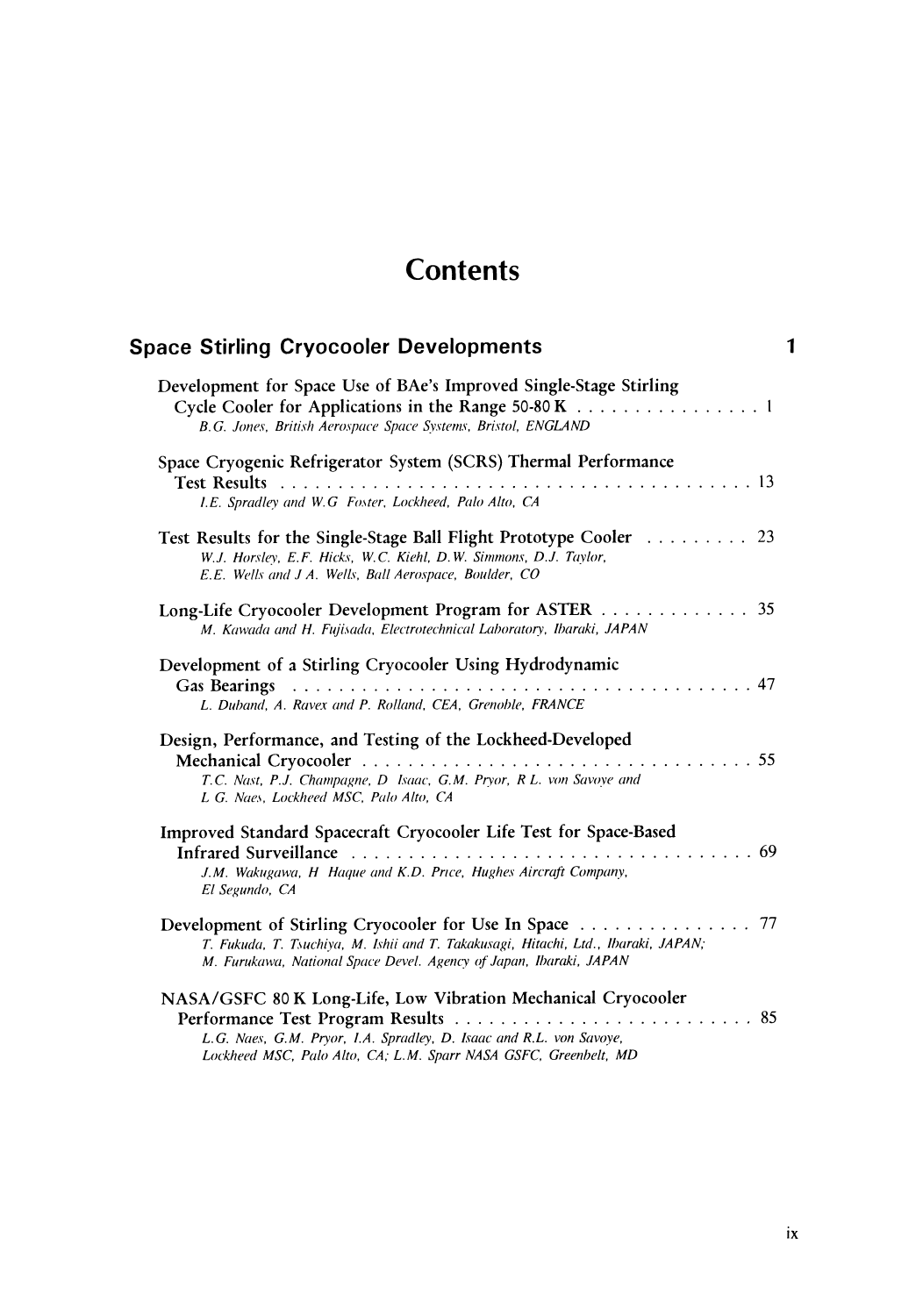| 20-50K Two-Stage Stirling Cryocoolers                                                                                                                                                                                                                                                                                                           | 93  |
|-------------------------------------------------------------------------------------------------------------------------------------------------------------------------------------------------------------------------------------------------------------------------------------------------------------------------------------------------|-----|
| H. Carrington, W.J. Gully, M. Hubbard and C. Varner, Ball Aerospace,<br>Boulder, CO; P. Arter, NCAR, Boulder, CO                                                                                                                                                                                                                                |     |
| 30 K Diaphragm Stirling Cryocooler Demonstration 103<br>W.D. Stacy and W.R. Baschnagel, Creare, Hanover, NH; D. Lusster,<br>Fairchild Space, Greenbelt, MD                                                                                                                                                                                      |     |
| <b>Low-Cost Tactical Stirling Cryocoolers</b>                                                                                                                                                                                                                                                                                                   | 113 |
| Hughes Long-Life Linear Stirlings: A Status Report  113<br>G.R. Pruitt, Hughes Electron Dynamics Div., Torrance, CA                                                                                                                                                                                                                             |     |
| Linear Drive Stirling Cryocoolers: Qualification and<br>R.M. Rawlings, C.E. Granger, III and G.W. Hinrichs, Texas Instruments,<br>Inc., Dallas, TX                                                                                                                                                                                              |     |
| Dual Opposed Piston Stirling Cryocoolers for IR Systems 129<br>R. Narayan, Magnavox Electro-Optics, Mahwah, NJ                                                                                                                                                                                                                                  |     |
| Space Qualification Program of a Signaal USFA Tactical Cooler<br>for the Mars 1996 Space Mission $\ldots \ldots \ldots \ldots \ldots \ldots \ldots \ldots \ldots 137$<br>A. Chardin, Inst. D'Astrophysique Spatiale, Orsay, FRANCE; D. Féger,<br>Cryotechnologies, Blagnac, FRANCE; and D. Verbeek, Signaal USFA,<br>Eindhoven, The Netherlands |     |
| Performance Characterization of the Sunpower Cryocooler 149<br>G.T. Smedley and R.G. Ross, Jr., JPL, Pasadena, CA; D.M. Berchowitz,<br>Sunpower, Inc., Athens, OH                                                                                                                                                                               |     |
| Adaptation of Tactical Cryocoolers for Short Duration Space-Flight<br><b>Missions</b><br>L. Sparr, M. Sartor and R. Boyle, NASA/GSFC, Greenbelt, MD; S. Banks<br>and E. James, McDonnell Douglas Corp., Seabrook, MD                                                                                                                            |     |
| <b>Stirling Cryocooler Performance Comparisons</b>                                                                                                                                                                                                                                                                                              | 173 |
| JPL Cryocooler Development and Test Program Overview  173<br>R.G. Ross, Jr., JPL, Pasadena, CA                                                                                                                                                                                                                                                  |     |
| Thermal Performance of Stirling-Cycle Cryocoolers: A Comparison<br>G.T. Smedley, G.R. Mon, D.L. Johnson and R.G. Ross, Jr., JPL, Pasadena, CA                                                                                                                                                                                                   |     |
| Vibration Characteristics of Stirling-Cycle Cryocoolers for Space<br><b>G.R. Mon, G.T. Smedley, D.L. Johnson and R.G. Ross, Jr., JPL, Pasadena, CA</b>                                                                                                                                                                                          |     |
| D.L. Johnson, G.T. Smedley, G.R. Mon, R.G. Ross, Jr. and P. Narvaez,<br>JPL, Pasadena, CA                                                                                                                                                                                                                                                       | 209 |
| NASA/GSFC Cryocooler Test Program Results for FY93/94 221<br>L. Sparr, M. Sartor, R. Boyle, S. Castles and T. Cygnarowicz, NASA/GSFC,<br>Greenbelt, MD; S. Banks and E. James, McDonnell Douglas Corp., Seabrook,<br>MD; and V. Arillo and R. Cory, Hughes-STX, Greenbelt, MD                                                                   |     |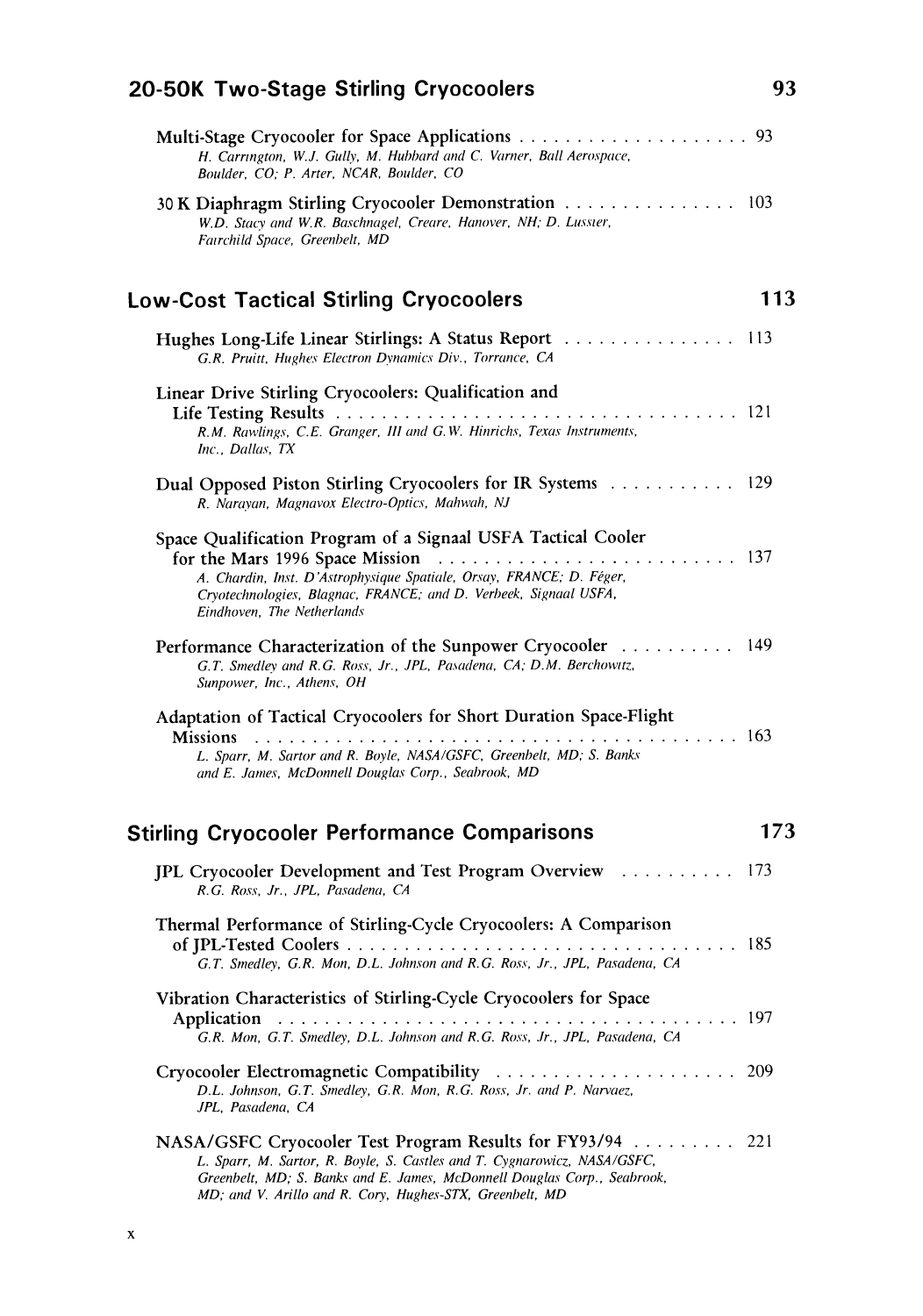| BAe 80 K Cryocooler Life Test for Space-Based Infrared                                                                                                                                                                                                                                                            |     |
|-------------------------------------------------------------------------------------------------------------------------------------------------------------------------------------------------------------------------------------------------------------------------------------------------------------------|-----|
| J M Wakugawa and H. Haque, Hughes Aircraft Co., El Segundo, CA, and<br>R.A Orsini, TRW, Redondo Beach, CA                                                                                                                                                                                                         |     |
| <b>Stirling Cryocooler Components and Theory</b>                                                                                                                                                                                                                                                                  | 241 |
| A Method for Intrinsic Temperature Regulation of<br>M Baretss, A. Fiedler, H Laschutza and G. Schellenberger, AEG<br>Aktiengesellschaft, Heilbronn, GERMANY                                                                                                                                                       |     |
| Regenerator Optimization for Stirling Cycle Refrigeration, II 247<br>S.A. Colgate, LANL, Los Alamos, NM                                                                                                                                                                                                           |     |
| Friction Factors of Stacks of Perforated Regenerator Plates 259<br>S. Yoshida, K.V. Ravikumar and T H.K. Frederking, UCLA, Los Angeles, CA                                                                                                                                                                        |     |
| Experimental Analysis of Heat Transfer Characteristics and Pressure<br>Drop through Screen Regenerative Heat Exchangers 269<br>J.L. Wiese, USAF Phillips Lab, Kirtland AFB, NM; and W.J. Bowman,<br>Air Force Inst. of Tech., Wright-Patterson AFB, OH                                                            |     |
| Sage: Object-Oriented Software for Cryocooler Design  281<br>D Gedeon, Gedeon Assoc., Athens, OH                                                                                                                                                                                                                  |     |
| Design Optimization of Linear-Arm Flexure Bearings 293<br>E. Marquardt and R Radebaugh, NIST, Boulder, CO                                                                                                                                                                                                         |     |
| T.E. Wong, R.B. Pan, H.D. Marten, C. Sve, L. Galvan and T S. Wall,                                                                                                                                                                                                                                                |     |
| The Aerospace Corp, El Segundo, CA                                                                                                                                                                                                                                                                                |     |
| <b>Pulse Tube Cryocooler Developments</b>                                                                                                                                                                                                                                                                         | 313 |
| Demonstration of a High Performance 35 K Pulse Tube                                                                                                                                                                                                                                                               |     |
| W.W. Burt and C.K. Chan, TRW, Redondo Beach, CA                                                                                                                                                                                                                                                                   |     |
| Experimental Investigation of a Linear, Orifice Pulse Tube                                                                                                                                                                                                                                                        |     |
| S C. Soloskt and F N. Mastrup, Hughes Atrcraft Co., El Segundo, CA                                                                                                                                                                                                                                                |     |
| Miniature Long-Life Space-Qualified Pulse Tube and                                                                                                                                                                                                                                                                |     |
| E. Tward, C.K. Chan, J. Raab, R Orsini, C. Jaco and M Petach, TRW,<br>Redondo Beach, CA                                                                                                                                                                                                                           | 329 |
| Two-Stage Pulse Tube Refrigerator for 20 K Operation<br>Y Ohtani, M. Takahashi, T Kuriyama and H. Nakagome, Toshiba R&D,<br>Kanagawa, JAPAN; J. Gao, H. Tanida and Y. Matsubara, Nihon University,<br>Chiba, JAPAN; and M Narita, H. Murakami and H Okuda, Inst. of Space<br>and Astron. Science, Kanagawa, JAPAN | 337 |
| Multi-Stage Pulse Tube Refrigerator for Temperatures                                                                                                                                                                                                                                                              |     |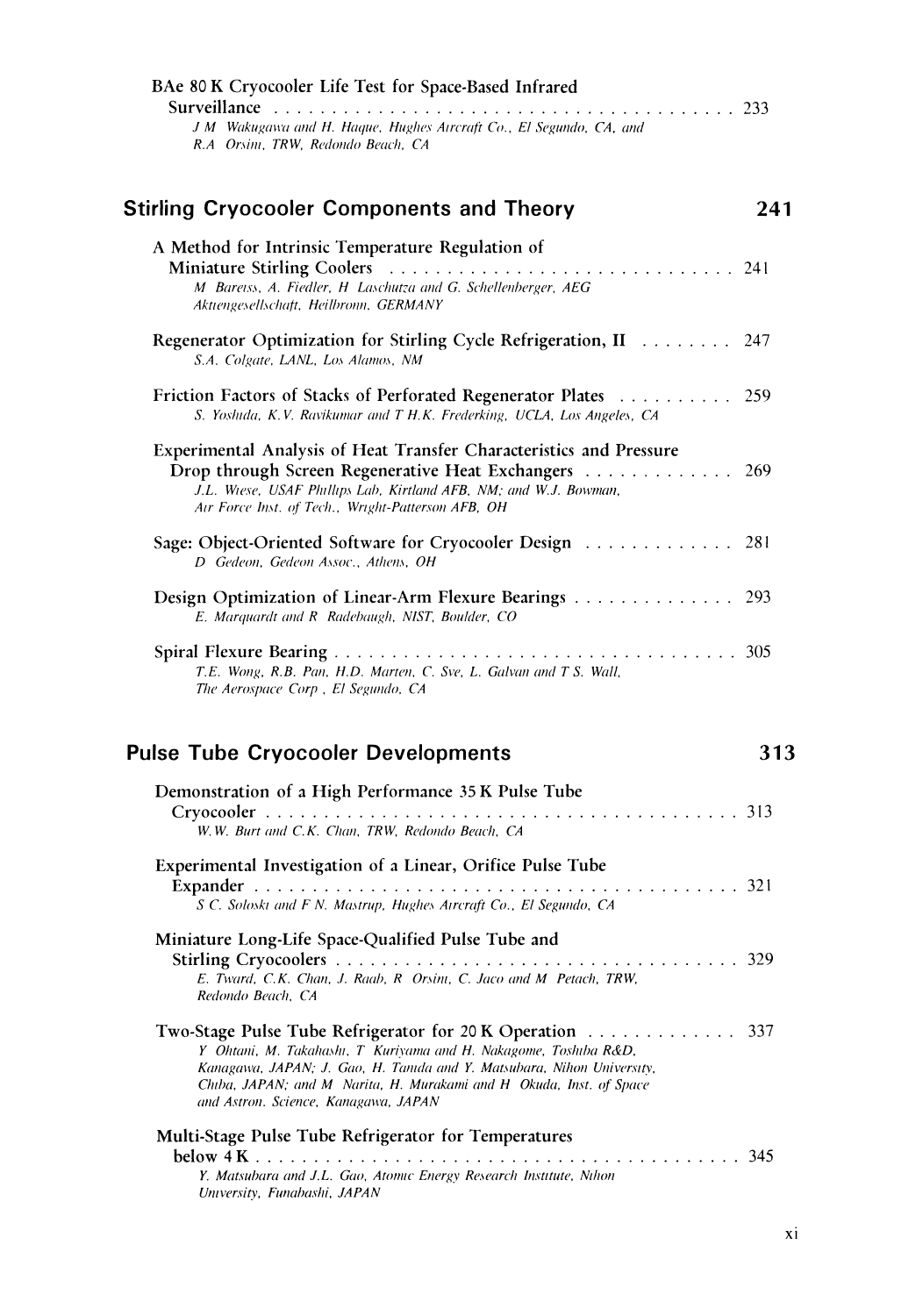| Cooling Performance of a Prototype Miniature Pulse Tube<br>T. Haruyama and H. Inoue, KEK, Ibaraki, JAPAN                                                                                                                                                                                                                                          |     |
|---------------------------------------------------------------------------------------------------------------------------------------------------------------------------------------------------------------------------------------------------------------------------------------------------------------------------------------------------|-----|
| <b>Pulse Tube Cryocooler Components and Theory</b>                                                                                                                                                                                                                                                                                                | 359 |
| Steady Secondary Momentum and Enthalpy Streaming in the<br>J.M. Lee and P. Kittel, NASA Ames Research Center, Moffett Field, CA;<br>K.D. Timmerhaus, Univ. of Colorado, Boulder, CO; R. Radebaugh, NIST,<br>Boulder, CO                                                                                                                           |     |
| A Model for Analyzing Ideal Double Inlet Pulse Tube<br>A. Hofmann, Kernforschungszentrum Karlsruhe, GERMANY; S. Wild,<br>Universitat Karlsruhe, GERMANY                                                                                                                                                                                           |     |
| Effect of Pressure Wave Form on Pulse Tube Refrigerator<br>F. Giebeler, G. Thummes and C. Heiden, Justus-Liebig-Univ.,<br>Giessen, GERMANY                                                                                                                                                                                                        |     |
| Compact Four-Valve Pulse Tube Refrigerator in Coaxial<br>J. Blaurock, R. Hackenberger, P. Seidel and M. Thurk, Friedrich Schiller<br>University, Jena, GERMANY                                                                                                                                                                                    |     |
| Pressure and Temperature Oscillations of Working Gas in a<br>M. Shiraishi, Mechanical Engineering Lab, MITI, Ibaraki, JAPAN; K. Seo<br>and M. Murakami, Univ. of Tsukuba, Ibaraki, JAPAN                                                                                                                                                          |     |
| Analytical Model and Experimental Results of a Miniature<br>M. David and J-C. Maréchal, Ecole Normale Supérieure, Paris, FRANCE                                                                                                                                                                                                                   |     |
| <b>Cryocooler Vibration Control and Drive Electronics</b>                                                                                                                                                                                                                                                                                         | 417 |
| MOPITT Stirling Cycle Cooler and Cooler Drive Electronics<br>E.L. Cook, COM DEV Atlantic, Moncton, CANADA: J.R. Drummond and<br>G.S. Mand, Univ. of Toronto, Toronto, CANADA; R. Colley, Canadian<br>Space Agency, Ottawa, CANADA; and B. Clappier and T. McGinnis,<br>Lockheed, Palo Alto, CA                                                    | 417 |
| Development and Test of Low Vibration Cryocooler Electronics<br>G.D. Salapski, Z.F. Backovsky and T.H. Weight, Rockwell International,<br>Anaheim. CA                                                                                                                                                                                             | 425 |
| Active Multi-Axis Vibration Cancellation for Split-Stirling<br><b>Cryocoolers</b><br>S.A. Collins and J.D. Paduano, MIT, Cambridge, MA; and A.H. von Flotow,<br>Hood Technology Corp., Hood River, OR                                                                                                                                             | 437 |
| Flight Hardware Implementation of a Feed-Forward Vibration<br>Control System for Space Flight Cryocoolers<br>R. Boyle, L. Sparr and T. Gruner, NASA/GSFC, Greenbelt, MD; E. James and<br>S. Banks, McDonnell Douglas, Seabrook, MD; J. Wilmot and V. Arillo, Hughes-<br>STX, Greenbelt, MD; and T. Gibboney, Fairchild Space Corp., Greenbelt, MD | 449 |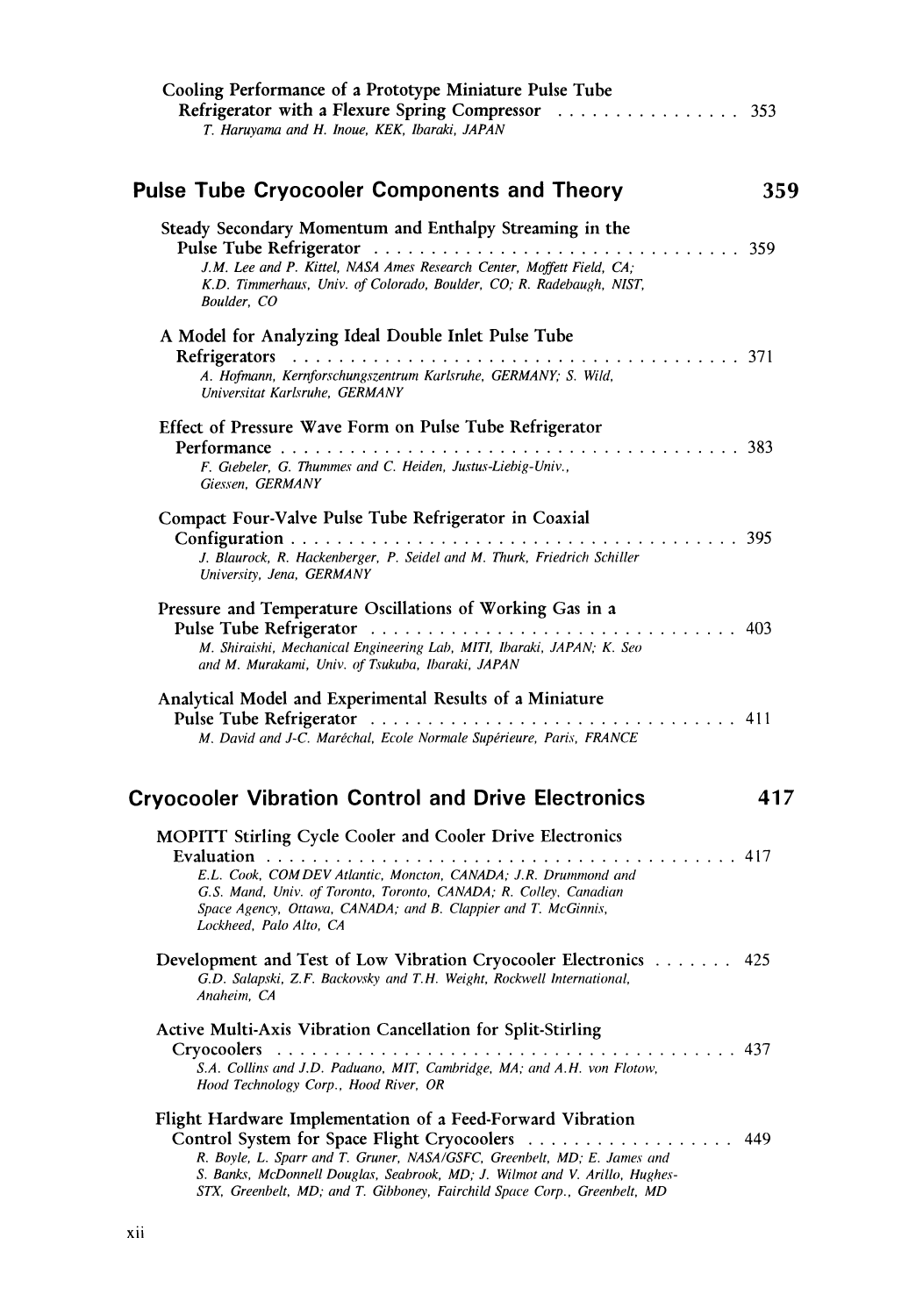| STRV Cryocooler Tip Motion Suppression  455<br>R.J. Glaser, R.G. Ross, Jr. and D.L. Johnson, JPL, Pasadena, CA                                                                                                                          |     |
|-----------------------------------------------------------------------------------------------------------------------------------------------------------------------------------------------------------------------------------------|-----|
| Reduction of the Vibration Generated by Stirling Cryocoolers<br>Used for Cooling a High-Tc SQUID Magnetometer 465<br>J.F.C. Verberne, P.C. Bruins, P.J. van den Bosch and H.J.M. ter Brake,<br>Univ. of Twente, The Netherlands         |     |
| Implementation and Test of the Control Algorithms for a<br>C. Konkel, T. Gibboney and K. Ha, Fairchild Space, Greenbelt, MD;<br>and R. Boyle, NASA/GSFC, Greenbelt, MD                                                                  |     |
| NASA IN-STEP Cryo System Experiment Flight Electronics for<br>Spacecraft Cryocooler Control and Characterization [1, 1, 1, 1, 1, 1, 1, 1, 1, 487]<br>P.M. Mayner and B.F. Wolf, Hughes Aircraft Co., El Segundo, CA                     |     |
| <b>Brayton and J-T Cryocooler Developments</b>                                                                                                                                                                                          | 499 |
| Single-Stage Reverse Brayton Cryocooler: Performance of the<br>W.L. Swift, Creare, Hanover, NH                                                                                                                                          |     |
| Miniaturization of Components for Low Capacity Reverse Brayton<br>J.A. McCormick, W.L. Swift and H. Sixsmith, Creare, Hanover, NH                                                                                                       |     |
| Development Status of a 2.5 K - 4 K Closed-Cycle Cooler Suitable<br>A.H. Orlowska, T.W. Bradshaw and J. Hieatt, Rutherford Appleton Laboratory,<br><i>ENGLAND</i>                                                                       |     |
| Qualification of a 4 K Mechanical Cooler for Space Applications 525<br>B.G. Jones and D.W. Ramsay, British Aerospace Space Systems, Bristol, ENGLAND                                                                                    |     |
| R.C. Longsworth, M.J. Boiarski and L.A. Klusmier, APD Cryogenics Inc.,<br>Allentown, PA                                                                                                                                                 |     |
| Joule-Thomson Cryocooler Development at Ball Aerospace  543<br>R. Levenduski and R. Scarlotti, Ball Aerospace, Boulder, CO                                                                                                              |     |
| L.B. Robinson, UCLA, Los Angeles, CA                                                                                                                                                                                                    |     |
| <b>Sorption Cryocooler Developments</b>                                                                                                                                                                                                 | 569 |
| Development of an Advanced Sorption Compressor and Its<br>J.A. Alvarez, R J. Krylo, R.D. Snapp, C. Weston, P. Sywulka and G.C Abell,<br>Aerojet Electronics Plant, Azusa, CA                                                            |     |
| Dynamic Simulation of a Periodic 10 K Sorption Cryocooler  581<br>P. Bhandari, J. Rodriguez, S. Bard and L. Wade, JPL, Pasadena, CA                                                                                                     |     |
| Fabrication and Testing of the Metal Hydride Sorbent Bed Assembly<br>R.C. Bowman, Jr., D.R. Gilkinson, R.D. Snapp, G.C. Abell, B.D. Freeman<br>and E.L. Ryba, Aerojet Electronics Plant, Azusa, CA; and L.A. Wade, JPL,<br>Pasadena, CA |     |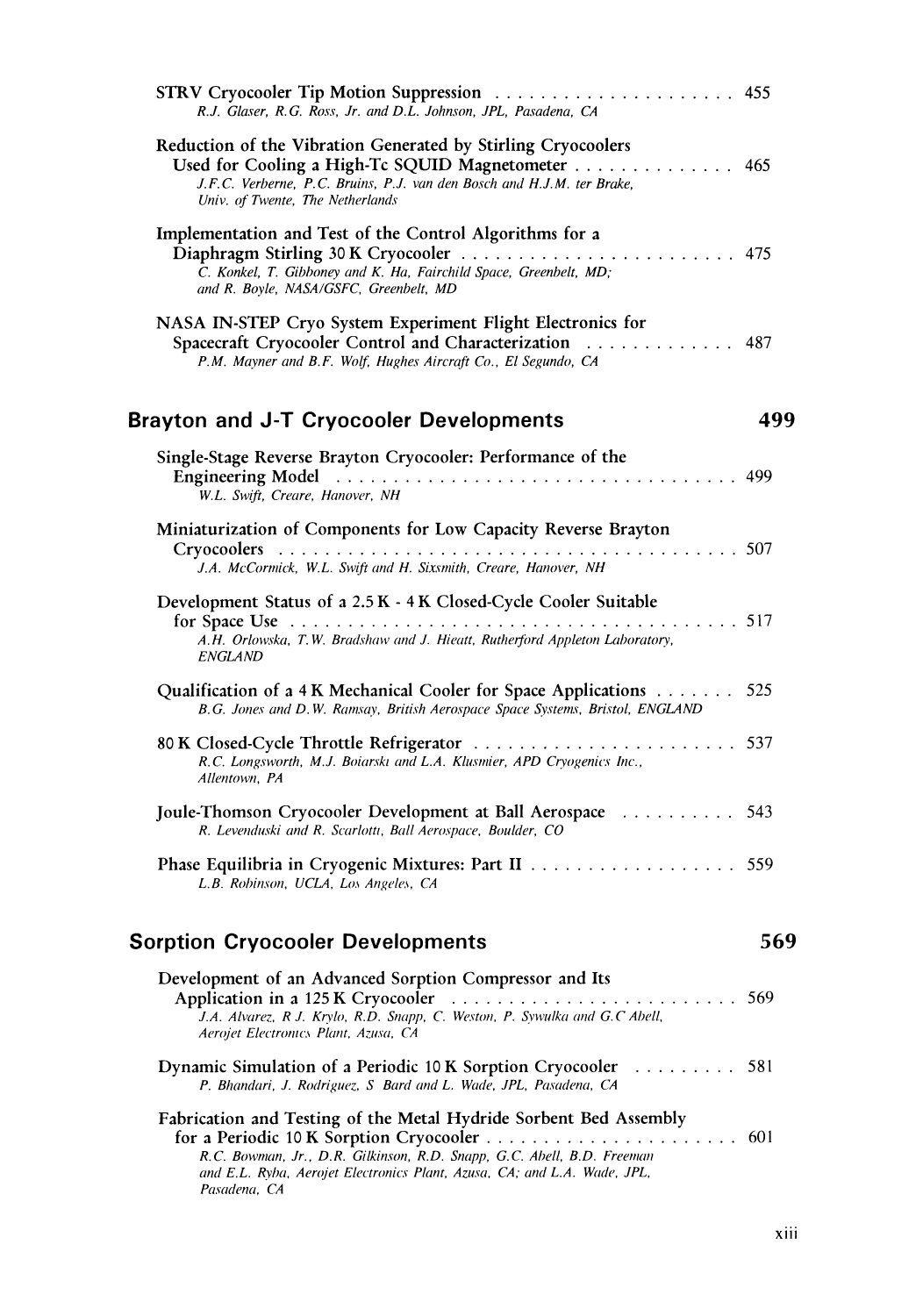| Ground Testing of a 10 K Sorption Cryocooler Flight<br>S. Bard, J. Wu, P. Karlmann, P. Cowgill, C. Mirate and J. Rodriguez, JPL,                                                                                                                                                             |      |
|----------------------------------------------------------------------------------------------------------------------------------------------------------------------------------------------------------------------------------------------------------------------------------------------|------|
| Pasadena, CA                                                                                                                                                                                                                                                                                 |      |
| Component Reliability Testing of Long-Life Sorption Cryocoolers 623<br>S. Bard, J. Wu, P. Karlmann, C. Mirate and L. Wade, JPL, Pasadena, CA                                                                                                                                                 |      |
| <b>Magnetic Refrigerators and Low-Temperature</b><br><b>Regenerators</b>                                                                                                                                                                                                                     | 637  |
| Development of a Magnetic Refrigerator Operating between<br>A. Kashani, Atlas Scientific, Sunnyvale, CA; B P.M. Helvensteijn, Sterling<br>Federal Systems, Palo Alto, CA; F.J. McCormack and A.L. Spivak, Trans-Bay<br>Electronics, Richmond, CA; and P. Kittel, NASA ARC, Moffett Field, CA |      |
| Investigation of a Magnetically Augmented Cryogenic Refrigerator 647<br>J.L. Smith, Jr. and G.F. Nellis, MIT, Cambridge, MA                                                                                                                                                                  |      |
| Design of Active Magnetic Regenerative Stage Interfacing<br>C.B. Zimm, A.G. Jastrab and J W. Johnson, Astronautics Tech. Center,<br>Madison, WI                                                                                                                                              |      |
| Experimental Results of an Efficient Active Magnetic Regenerator<br>A.A. Wang, J.W. Johnson, R.W. Niemi, A A. Sternberg and C.B. Zimm,<br>Astronautics Tech. Center, Madison, WI                                                                                                             |      |
| Excellent Character of Multi-Layer Type Magnetic Regenerator<br>T. Hashimoto, T. Tsukagoshi, H. Nitta and M. Yabuki, Tokyo Institute of<br>Technology, Tokyo, JAPAN; T. Kuriyama and H. Nakagome, Toshiba R&D<br>Center, Kanagawa, JAPAN                                                     |      |
| New Ternary Magnetic Lanthanide Regenerator Materials for<br>the Low-Temperature Stage of a Gifford-McMahon (G-M)<br>K A. Gschneidner, V.K. Pecharsky and M. Gailloux, Ames Lab, Iowa State<br>University, Ames, IA                                                                          | 685  |
| <b>Generic Cryocooler Integration Technologies</b>                                                                                                                                                                                                                                           | 695  |
| Cryogenic Systems Integration Model (CSIM)<br>M. Donabedian, D.S. Glaister and M.D. Bernstein, The Aerospace Corp.,<br>El Segundo, CA                                                                                                                                                        | 695  |
| D.L. Johnson and R.G. Ross, Jr., JPL, Pasadena, CA                                                                                                                                                                                                                                           | -709 |
| Cryogenic Capillary Pumped Loops: A Novel Cryocooler<br>B. Cullimore, Cullimore and Ring Tech., Littleton, CO; E. Kroliczek,<br>OAO Corp., Greenbelt, MD; and J Ku, NASA/GSFC, Greenbelt, MD                                                                                                 |      |
| A Thermal Switch for Use at Liquid Helium Temperature in<br>L. Duband, CEA, Grenoble, FRANCE                                                                                                                                                                                                 | 731  |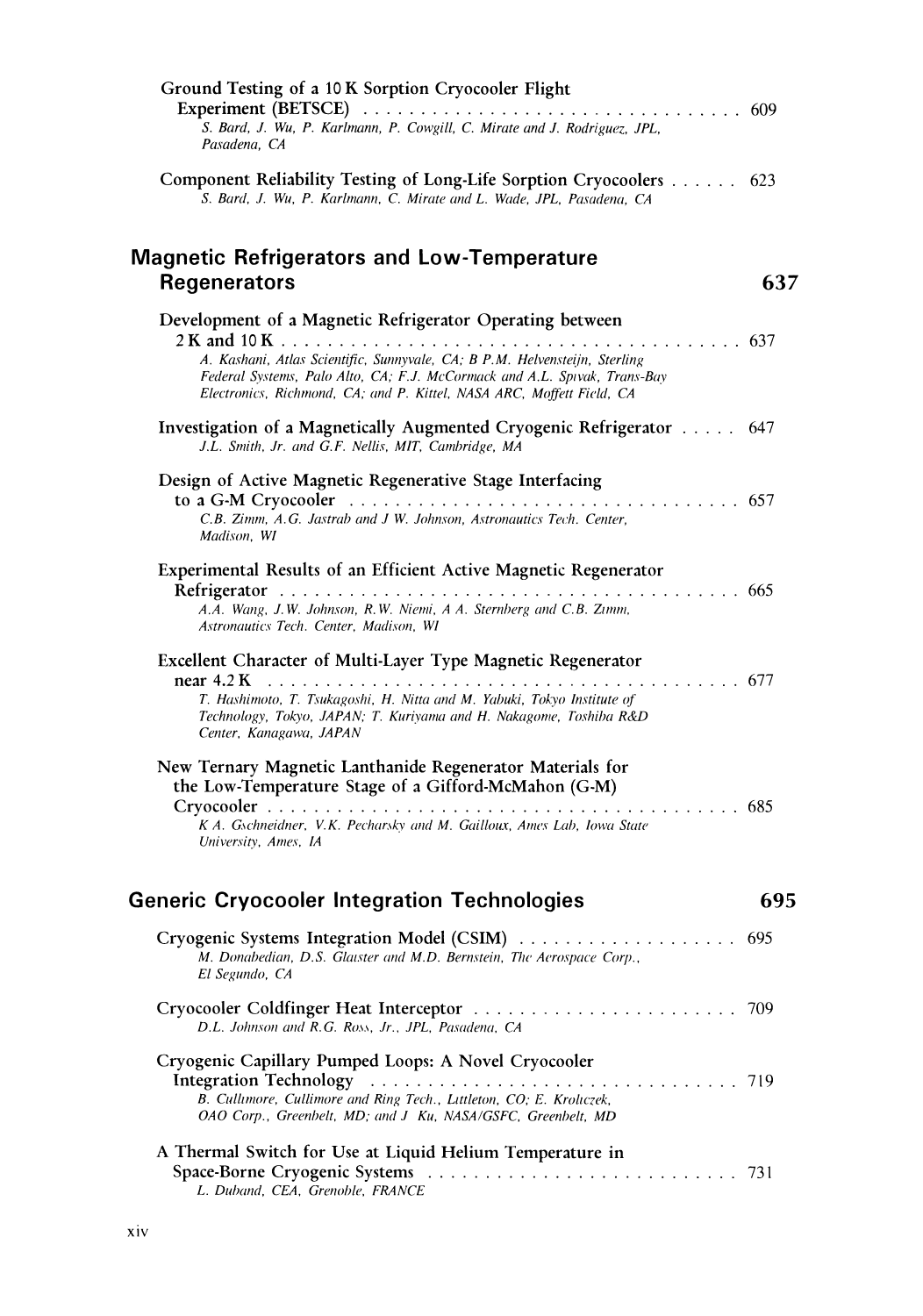| J.H. Rosenfeld, Thermacore, Inc., Lancaster, PA; D.A. Wolf, Dynatherm<br>Corp., Hunt Valley, MD; and M.T. Buchko, NASA GSFC, Greenbelt, MD                                                                   |     |
|--------------------------------------------------------------------------------------------------------------------------------------------------------------------------------------------------------------|-----|
| P. Kittel, NASA Ames Research Center, Moffett Field, CA                                                                                                                                                      |     |
| Perpendicular Loading as a Solution to the Problem of Building<br>J. Hess, Cryostar Assoc., Tucson, AZ                                                                                                       |     |
| Cryocooler Applications Experience in the 2-20K Range                                                                                                                                                        | 777 |
| The Test Results of On-Board Refrigeration System with<br>T Herai and K. Nagashima, Railway Tech. Research Inst., Tokyo, JAPAN                                                                               |     |
| A 4K G-M Refrigerator for Direct Cooling of a 6T NbTi<br>T Kuriyama, Y. Ohtani, M Takahashi and H. Nakagome, Toshiba R&D<br>Center, Kanagawa, JAPAN                                                          |     |
| Improved Seal for a 4 K Gifford-McMahon Cryocooler 795<br>R.L. Plambeck, Univ. of California, Berkeley, CA                                                                                                   |     |
| Shock and Vibration Test of a Two Stage Gifford-McMahon<br>Cryocooler for Use in a U.S. Navy Magnetic<br>E. Roth, Vector Research Co , Rockville, MD; G. Green and J. Chafe,<br>NSWC, Annapolis, MD          |     |
| Finite Element Shock Analysis of a Cryogenic Refrigerator 815<br>E.A Schroeder and G. Green, NSWC Div., Bethesda, MD; G. Green,<br>NSWC, Annapolis, MD                                                       |     |
| Variable Temperature Thermal Conductivity and Conductance<br>Measurements Using a Gifford-McMahon Cryocooler 823<br>J.D. Walters, T H. Fikse and T L. Cooper, Annapolis Detachment,<br>CDNSWC, Annapolis, MD |     |
| A G. Liepert and J.A. Crunkleton, Boreas, Inc., Burlington, MA                                                                                                                                               |     |
| Active Refrigeration for Space Astrophysics Missions 845<br>L.A. Wade, JPL, Pasadena, CA                                                                                                                     |     |
| Cryocooler Applications Experience in the 50-100K Range                                                                                                                                                      | 855 |
| Design and Verification of Stirling Cooler Interfaces Suitable for<br>R.F. Arentz, F.A Eriksen, R A. Hopkins, S.J Nieczkoski, D.A. Payne<br>and J F. Siebert, Ball Aerospace, Boulder, CO                    | 855 |
| Lessons Learned during the Integration Phase of the NASA<br>R.S. Sugimura, JPL, Pasadena, CA; S.C. Russo and D.C. Gilman, Hughes<br>Aircraft Co., El Segundo, CA                                             |     |